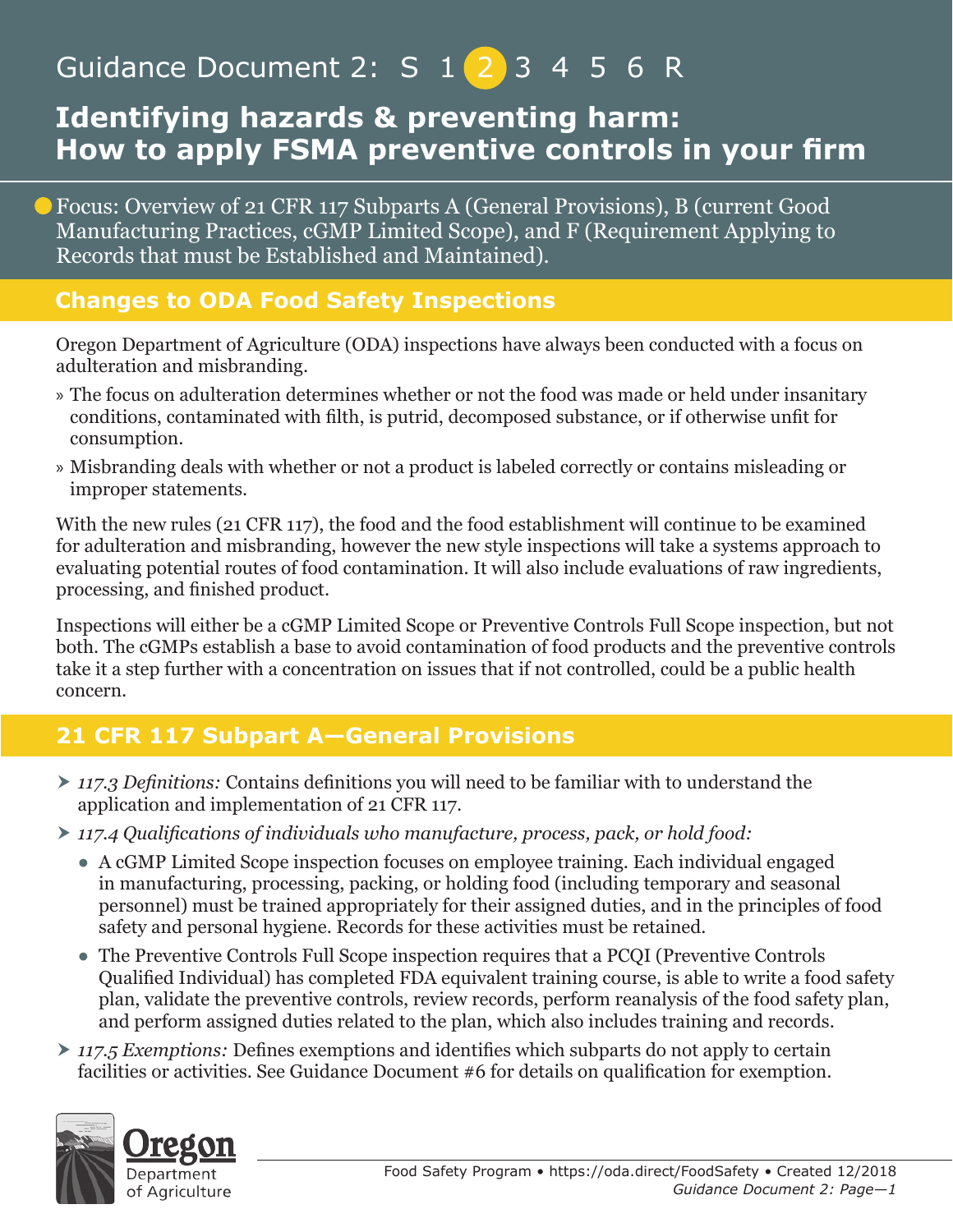## **21 CFR 117 Subpart B—Current Good Manufacturing Practice (cGMP)**

Most of the old terms from 21 CFR 110 remain. Terms no longer included: "Should" and "Shall" have been replaced by the word "must." New terms include: Audit, Ready-To-Eat, Environmental Pathogen, Allergen, Harvesting, Preventive Controls, Qualified (Auditor, Individual, Facility, User) Supply Chain Control, and Validation.

- *117.10 Personnel:* Directs the firm's management to take reasonable precautions regarding control of illnesses and wounds that may cause microbial contamination and to report health conditions.
	- Requires all workers in direct contact with food, food-contact surfaces, and food-packaging materials to conform to good hygienic practices. Practices include not working when ill, reporting illnesses, hand washing at appropriate times, protecting against allergen cross-contact, and the prevention of contamination of food through other means.
- *117.20 Plant and Grounds:* Requires processors to take precautions against contamination of food by managing grounds around the facility and the construction and design of the building.
	- Requires facility floors, walls and ceilings to be smooth and cleanable. This will also include reducing the potential for allergen cross contact. Facilities need adequate shielded lighting, ventilation to control dust or vapors, and adequate screening to prevent pest entry.
- *117.35 Sanitary Operations:* Requires buildings, fixtures, and other physical facilities maintained in a clean and sanitary manner.
	- Materials used in cleaning and sanitizing be safe and adequate under the conditions of use.
	- Cleaning and sanitizing of utensils and equipment must be conducted in a manner that protects against allergen cross-contact and contamination of foods.
	- How and when the cleaning and sanitizing of food and non-food contact surfaces must be conducted.
	- Requirements to exclude pests and animals in a food facility (there are limitations for guard and guide dogs) and the use of pesticides to control pests.
- *117.37 Sanitary Facilities and Controls:* Requirements for water supply, plumbing, sewage disposal, hand washing facilities, and toilet facilities.
	- Water supply must be from an approved source, of a safe and sanitary quality, be at a suitable temperature, and have an adequate flow under pressure for processing and cleaning.
	- Plumbing must be of adequate size and design, properly installed to provide adequate supply to all portions of the facility, and convey sewage and liquid disposable waste from the facility. Plumbing must permit floor drainage and have no backflow potential from cross-connections.
	- Readily accessible and clean toilet facilities as well as convenient and accessible hand washing facilities are required.
	- The sanitary facilities include the removal, storage, and disposal of rubbish and offal to minimize pest issues.

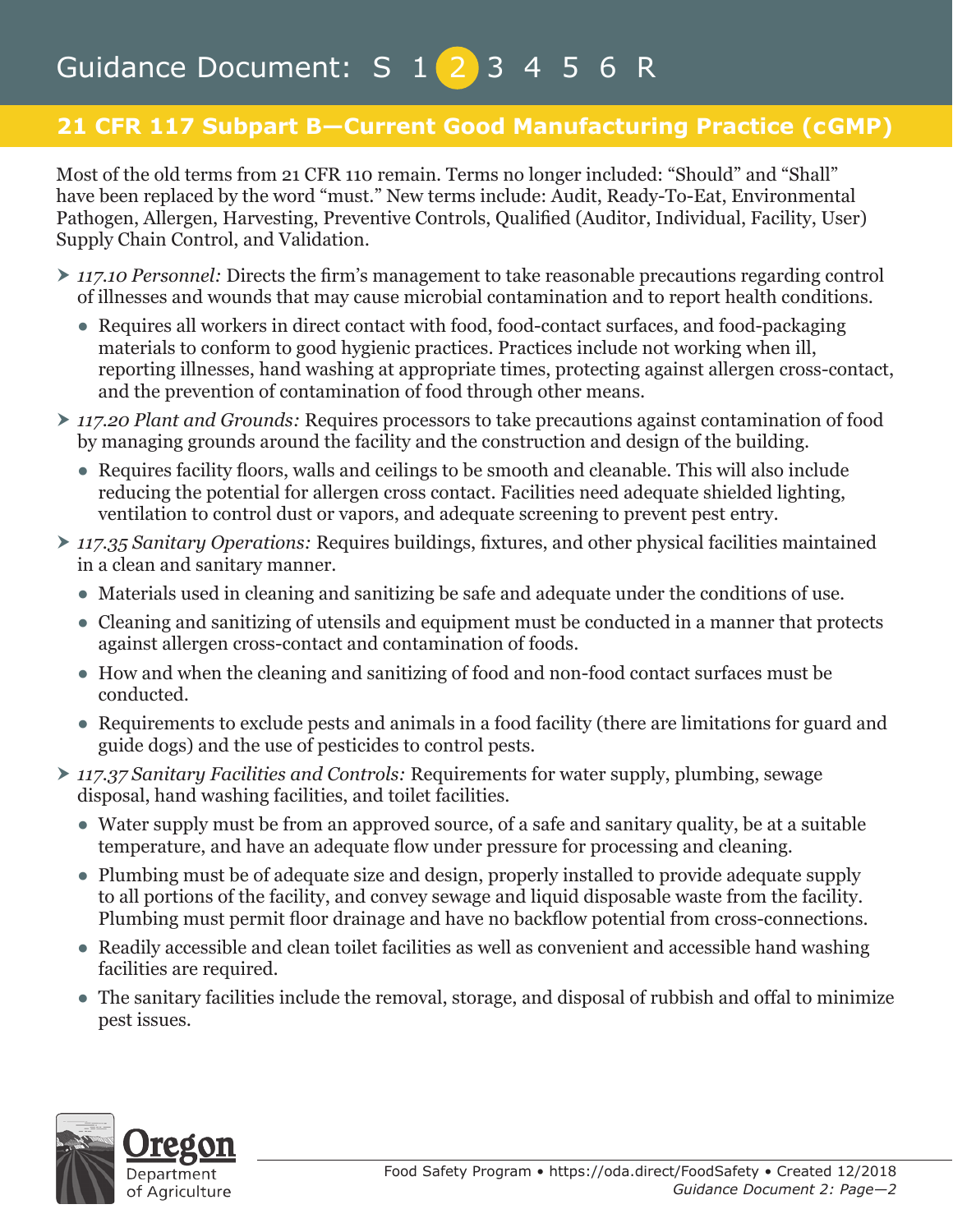## **21 CFR 117 Subpart B—Current Good Manufacturing Practice (cGMP)**

- *117.40 Equipment and Utensils:* All plant equipment and utensils used in manufacturing, processing, packing, or holding food must be designed with material and quality be adequately cleanable. It must also be adequately maintained to protect against allergen cross-contact and contamination.
	- Equipment and utensils must be designed, constructed, and used appropriately to avoid the adulteration of food with lubricants, fuel, metal fragments, contaminated water, or any other contaminants.
	- Compressed air and gases must not be contaminated with unlawful food additives.
	- Food contact surfaces must be of non-toxic materials and constructed with smooth seams and kept in a clean and sanitary manner. Equipment such as refrigerators, freezers and cold storage warehouses are required to be fitted with a temperature measuring device, and all instruments must be precise, be maintained, and have an adequate number for use by the facility.
- *Section 117.80 Processes and Controls:* Requires a thorough review for all food establishments.
	- Processors are required to demonstrate they are in control of the parameters that make food safe, whether the control is pH, water activity, salt level, temperature, some other control, or a combination of control points. All operations in the manufacturing, processing, packing and holding of food be conducted with adequate sanitation and quality controls. Food processing and storage must be conducted in a manner that prevents allergen cross-contact or contamination.
	- Handle raw materials to ensure they are clean and suitable, that water used is safe and sanitary, frozen materials are kept frozen, foods are held at temperatures and moisture levels to prevent growth of undesirable microorganisms, adequate measures are taken to protect against inclusion of metal, and that ice in contact with food is safe and sanitary.
- *117.93 Warehousing and Distribution:* Looks at storage and transportation of food against allergen cross contact, biological, chemical, radiological, physical contamination, and deterioration of the food and the packaged container.
- *117.95 Holding and Distribution of Human Food By-Products for use as Animal Food:*  Requires that human food by-products held for distribution as animal food without additional manufacturing or processing by the human food processor be held under conditions that will protect against contamination.
	- Processors will ensure that containers for the human food by-products are clean, maintained, and protect against contamination and trash. The containers must be examined prior to use, identified, and labeled. This ties in with the Preventive Control for Animal Feed rule (21 CFR 507).
- *117.110 Defect Action Levels:* Requires manufacturers, processors, packers, and holders of food to use strategies to reduce natural and unavoidable defects to the lowest level feasible.
	- You cannot mix adulterated food with another lot of food. If this occurs, the final food is adulterated, regardless of the defect level of the final food.